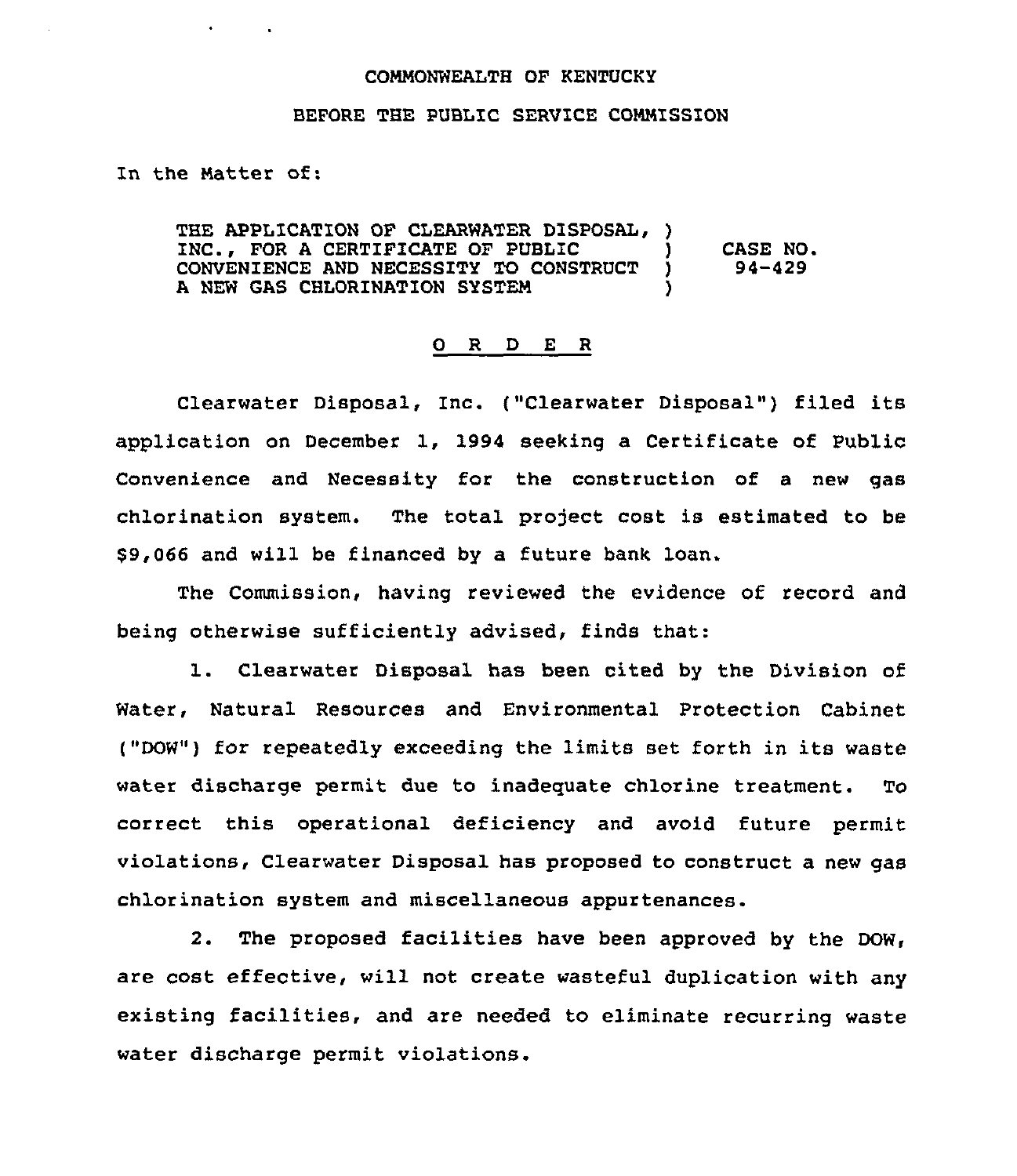3. Any deviation from the construction approved should be undertaken only upon Commission Order approving same.

4. Clearwater Disposal shall not perform construction not expressly authorized by this Order or execute any evidence of indebtedness within the purview of KRS 278.300, until and unless it obtains Commission Order approving same.

5. Clearwater Disposal should document the total costs of this project including the cost of construction and all other capitalired costs (engineering, legal, administrative, etc.) within 60 days of the date that construction is substantially completed. Construction costs should be classified into appropriate plant accounts in accordance with the Uniform System of Accounts for Sewage Utilities prescribed by the Commission.

IT IS THEREFORE ORDERED that:

 $\bullet$  . The  $\bullet$  is a  $\bullet$ 

1. Clearwater Disposal is granted <sup>a</sup> Certificate of public Convenience and Necessity to proceed with the proposed construction as set forth in the plans of record herein.

2. Clearwater Disposal shall comply with requirements contained in Findings 3 through 5.

Nothing contained herein shall be construed as Commission approval of any financing related to this project.

 $-2-$